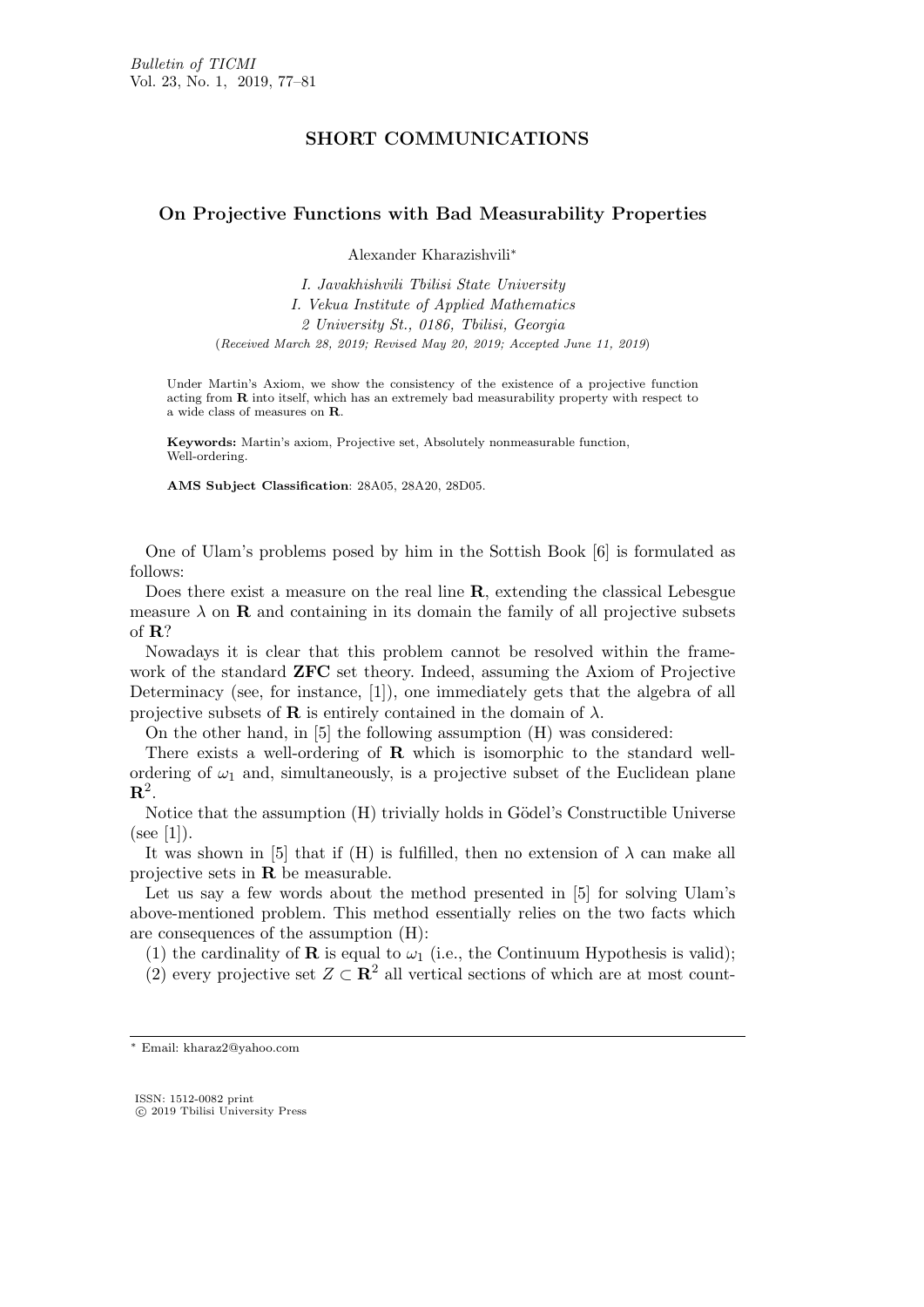able admits a representation in the form

$$
Z = \cup \{ f_i : i \in I \},\
$$

where  $\{f_i : i \in I\}$  is a countable family of some functions whose graphs are projective subsets of **R**<sup>2</sup> .

Actually, (1) and (2) imply that the method of [5] cannot be directly generalized to the case when the cardinality continuum **c** is strictly greater than  $\omega_1$ .

In [2] a much stronger result was obtained. In order to formulate it, let us introduce several notions.

A measure  $\mu$  defined on some  $\sigma$ -algebra of subsets of **R** is called diffused (continuous) if each singleton in **R** belongs to dom( $\mu$ ) and  $\mu$  vanishes at all of them.

Let  $E$  be an uncountable ground (base) set and let  $M$  be a class of measures on *E* (in general, those measures are defined on different  $\sigma$ -algebras of subsets of *E*).

We shall say that a function  $f : E \to \mathbf{R}$  is absolutely nonmeasurable with respect to  $\mathcal M$  if f is nonmeasurable with respect to every measure from  $\mathcal M$ .

Let us denote by  $\mathcal{M}(E)$  the class of all nonzero  $\sigma$ -finite diffused measures on E.

**Remark 1:** Obviously, the class  $\mathcal{M}(\mathbf{R})$  is substantially wider than the class of all those measures on **R** which extend  $\lambda$ . In this context, it makes sense to recall that there exist many measures on **R** which extend  $\lambda$  and, simultaneously, are invariant under the group of all translations of  $\mathbf{R}$  (see, e.g., [3], [9]). Moreover, as was demonstrated by Kakutani and Oxtoby in 1950, there exist nonseparable translation invariant measures on **R** which are extensions of  $\lambda$ .

In [2] it was proved that, under the same hypothesis (H), there exists a function  $f: \mathbf{R} \to \mathbf{R}$  which is absolutely nonmeasurable with respect to  $\mathcal{M}(\mathbf{R})$  and whose graph is a projective subset of **R**<sup>2</sup> .

It follows from this result that there exists a countable family  $\{P_i : i \in I\}$  of projective sets in **R** such that no measure  $\mu$  from  $\mathcal{M}(\mathbf{R})$  satisfies the relation

$$
\{P_i : i \in I\} \subset \text{dom}(\mu).
$$

Moreover, all sets  $P_i$  ( $i \in I$ ) belong to the projective class  $\Sigma_k^1(\mathbf{R})$ , where  $k$  only depends on the index of the projective class of a well-ordering of **R**.

**Remark 2:** It should be noted that if  $g : \mathbf{R} \to \mathbf{R}$  is any function absolutely nonmeasurable with respect to the class  $\mathcal{M}(\mathbf{R})$ , the graph  $\text{Gr}(q)$  of *q* is an absolute null subset of  $\mathbb{R}^2$ . The latter means that there exists no nonzero  $\sigma$ -finite diffused Borel measure on Gr(*g*).

The method of [2] essentially relies on properties of so-called Luzin subsets of **R**. An extensive information on Luzin sets can be found in many sources (see, e.g.,  $[4], [7], [8]$ .

In this note, assuming Martin's Axiom (**MA**) instead of the Continuum Hypothesis (**CH**), we would like to present a certain analogue of the just formulated result.

Recall that a set  $X \subset \mathbf{R}$  is a generalized Luzin set if  $card(X) = \mathbf{c}$  and, for every first category subset *Y* of **R**, the inequality card $(Y \cap X) < c$  is valid.

Under Martin's Axiom, there exist generalized Luzin sets in **R** and all of them are absolute null. It follows from this fact that, under the same axiom, there exist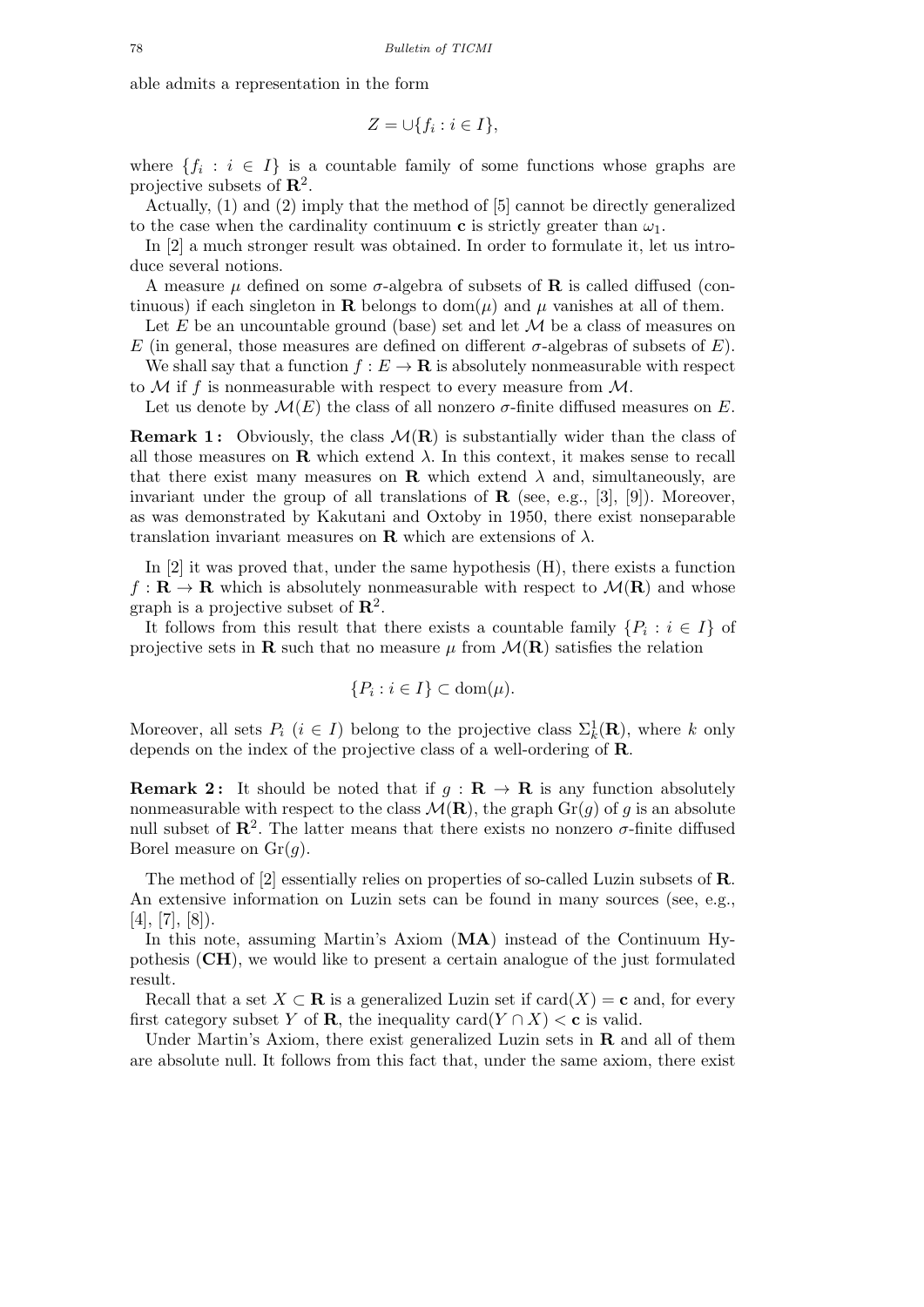injective functions acting from **R** into **R** which are absolutely nonmeasurable with respect to the class  $\mathcal{M}(\mathbf{R})$ .

Denote by  $\mathcal{I}(\mathbf{R})$  the *σ*-ideal of all those subsets of **R** whose cardinalities are strictly less than **c**.

Also, denote by  $\mathcal{M}_0(\mathbf{R})$  the class of all those nonzero  $\sigma$ -finite measures  $\mu$  on  $\mathbf{R}$ which satisfy the relation

$$
(\forall Z \in \mathcal{I}(\mathbf{R})) (\mu_*(Z) = 0),
$$

where  $\mu_*(Z)$  stands, as usual, for the inner  $\mu$ -measure of  $Z$ .

Clearly, under Martin's Axiom,  $\mathcal{M}_0(\mathbf{R})$  properly contains the class of all those measures on **R** which extend  $\lambda$ .

**Remark 3 :** At present, models of **ZFC** theory are known in which there exists a measure  $\nu$  on **R** extending  $\lambda$  and such that  $\nu(\mathbf{R} \setminus Z) = 0$  for some set  $Z \in \mathcal{I}(\mathbf{R})$ . Moreover, the existence of such a measure  $\nu$  can be deduced from the assumption that the cardinal **c** is real-valued measurable.

**Remark 4:** Let  $\mu$  be an arbitrary measure from the class  $\mathcal{M}_0(\mathbf{R})$ . It is not hard to show that there exists a measure  $\mu'$  on **R** such that:

(a)  $\mu'$  extends  $\mu$ ;

(b)  $\mathcal{I}(\mathbf{R}) \subset \text{dom}(\mu')$  and  $\mu'(Z) = 0$  for any set  $Z \in \mathcal{I}(\mathbf{R})$ .

subset of  $\mathbb{R}^2$ . **Lemma 1 :** *Suppose that there exists a well-ordering of* **R** *which is a projective*

*Then, for every projective set*  $Z \subset \mathbb{R}^2$ , there is a projective uniformization of Z, *i.e., there exists a function*

$$
h:pr_1(Z)\to{\bf R}
$$

*whose graph*  $\mathrm{Gr}(h)$  *is contained in Z and is also a projective subset of*  $\mathbb{R}^2$ *.* 

This lemma is well known and its proof is not difficult (cf. [5]).

*the following two properties:* **Lemma 2:** *Assume Martin's Axiom and let*  $f: \mathbf{R} \to \mathbf{R}$  *be a function having* 

*(1) the range*  $\text{ran}(f)$  *of f is a generalized Luzin set in* **R***;* 

*(2)* for each point  $t \in \mathbb{R}$ , the cardinality of the set  $f^{-1}(t)$  is strictly less than the *cardinality of the continuum.*

*Then f is absolutely nonmeasurable with respect to the class*  $M_0(\mathbf{R})$ *.* 

The proof of this lemma is completely analogous to the proof of Theorem 1 from Chapter 5 in [3].

Now, we are able to formulate and prove the main result of this note.

*of cardinality* **c***.* **Theorem 1 :** *Assume Martin's Axiom and suppose also that there is a projective well-ordering*  $\leq$  *of* **R** *isomorphic to the well-ordering of the least ordinal number* 

*Then there exists a function*  $f: \mathbf{R} \to \mathbf{R}$  *which is absolutely nonmeasurable with respect to*  $\mathcal{M}_0(\mathbf{R})$  *and whose graph is a projective subset of*  $\mathbf{R}^2$ .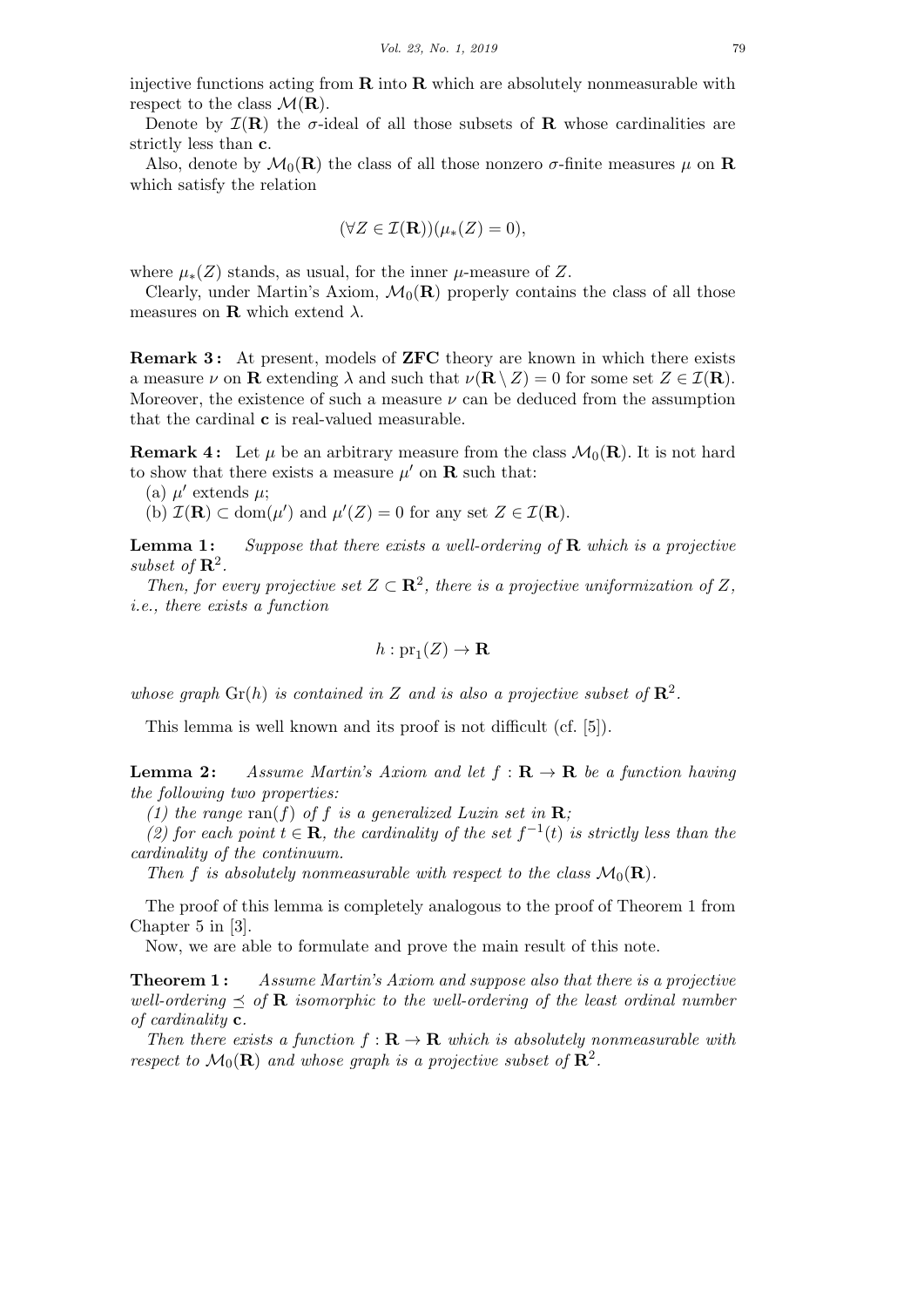**Proof:** We follow the method of [2]. Obviously, it suffices to demonstrate the existence of function

$$
\phi : [0,1] \to [0,1]
$$

which is absolutely nonmeasurable with respect to the analogous class  $\mathcal{M}_0([0,1])$ and whose graph is a projective subset of the square  $[0, 1]^2$ .

Let *≼* be a projective well-ordering *≼* of [0*,* 1] isomorphic to the well-ordering of the least ordinal number of cardinality **c**.

First, denote by *E* the compact metric space consisting of all nonempty closed subsets of  $[0,1]$ , and consider its subspace  $E'$  consisting of all nonempty nowhere dense closed subsets of [0, 1]. Observe that this  $E'$  is of type  $G_{\delta}$  in  $E$ , so  $E'$  can be treated as a Polish topological space (see [4]).

Further, identify the Baire canonical space  $\omega^{\omega}$  with the set **I** of all irrational numbers in [0*,* 1] and introduce a continuous surjection

$$
\Phi: \mathbf{I} \to E'.
$$

The existence of  $\Phi$  is well known (see again [4]). Then, for each point  $x \in [0, 1]$ , consider the set

$$
Z(x) = \{ y \in [0,1] : x \le y \& y \notin \cup \{ \Phi(i) : i \in I \& i \le x \} \}
$$

and define the subset  $Z$  of the plane  $\mathbb{R}^2$  by putting

$$
Z = \cup \{ \{x\} \times Z(x) : x \in [0,1] \}.
$$

It is not difficult to check that  $Z$  is a projective subset of the square  $[0, 1]^2$  and  $pr_1(Z) = [0, 1].$ 

Taking into account the fact that *Z* admits a projective uniformization (see Lemma 1), we come to the existence of a function

$$
\phi : [0,1] \to [0,1]
$$

whose graph is a projective subset of  $[0, 1]^2$  and is entirely contained in  $Z$ .

Now, a straightforward verification shows that the range ran( $\phi$ ) of  $\phi$  is a generalized Luzin set in [0*,* 1] which simultaneously is a projective subset of [0*,* 1]. In addition to this,

$$
card(\phi^{-1}(t)) < \mathbf{c}
$$

for every point  $t \in [0,1]$ . Keeping in mind Lemma 2, we can conclude that  $\phi$  is absolutely nonmeasurable with respect to the class  $\mathcal{M}_0([0,1])$ .

This completes the proof of Theorem 1.

As a consequence of the above theorem, we have the following statement.

*of cardinality* **c***.* **Theorem 2 :** *Assume Martin's Axiom and suppose that there is a projective well-ordering*  $\leq$  *of* **R** *isomorphic to the well-ordering of the least ordinal number*